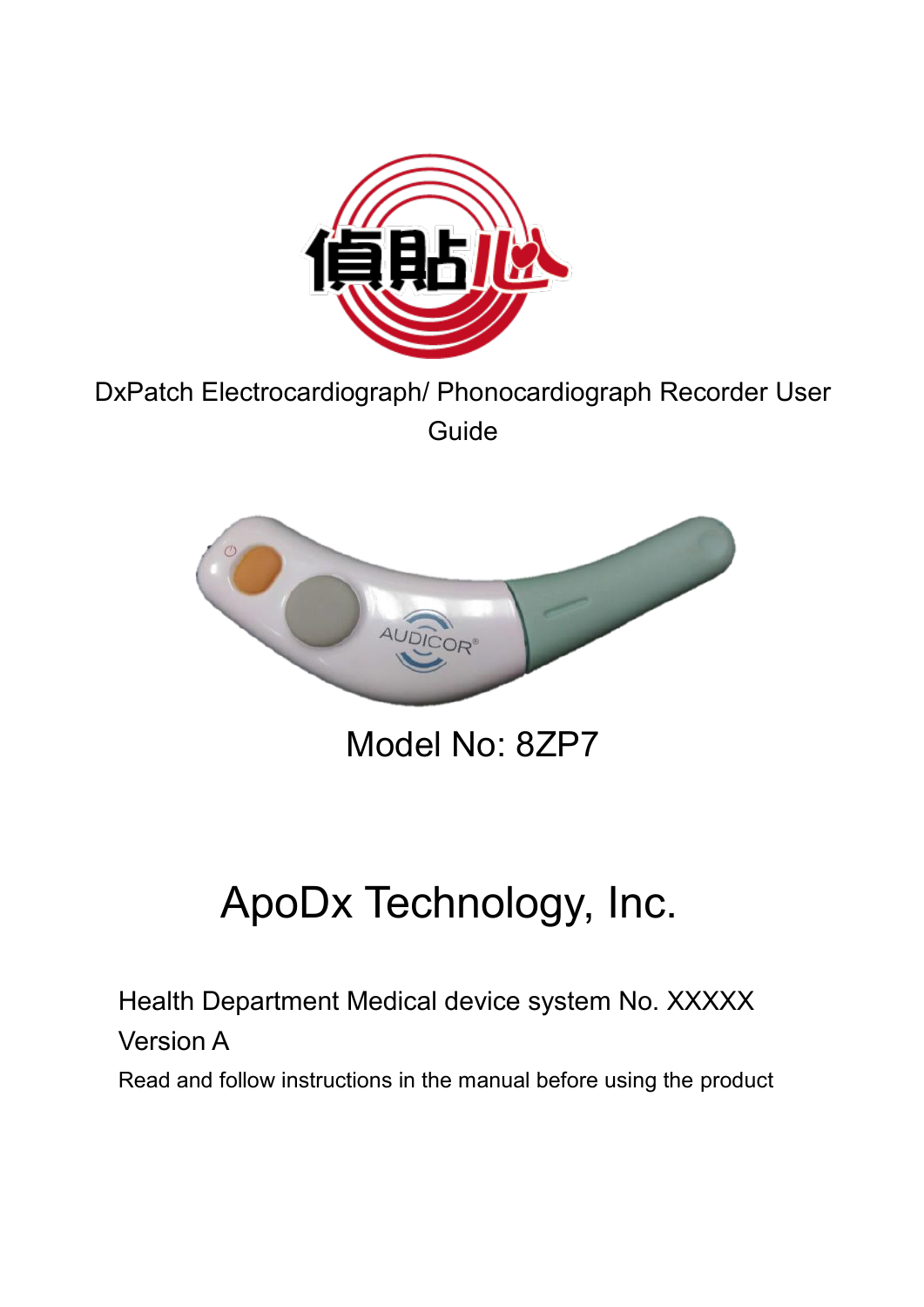# **Table of content**

| 1.  |                                               |  |
|-----|-----------------------------------------------|--|
| 2.  |                                               |  |
| 3.  |                                               |  |
| 4.  |                                               |  |
| 5.  |                                               |  |
| 6.  |                                               |  |
| 7.  |                                               |  |
| 8.  |                                               |  |
| 9.  |                                               |  |
| 10. |                                               |  |
| 11. |                                               |  |
| 12. |                                               |  |
| 13. |                                               |  |
|     | Manufacture and Medical company information19 |  |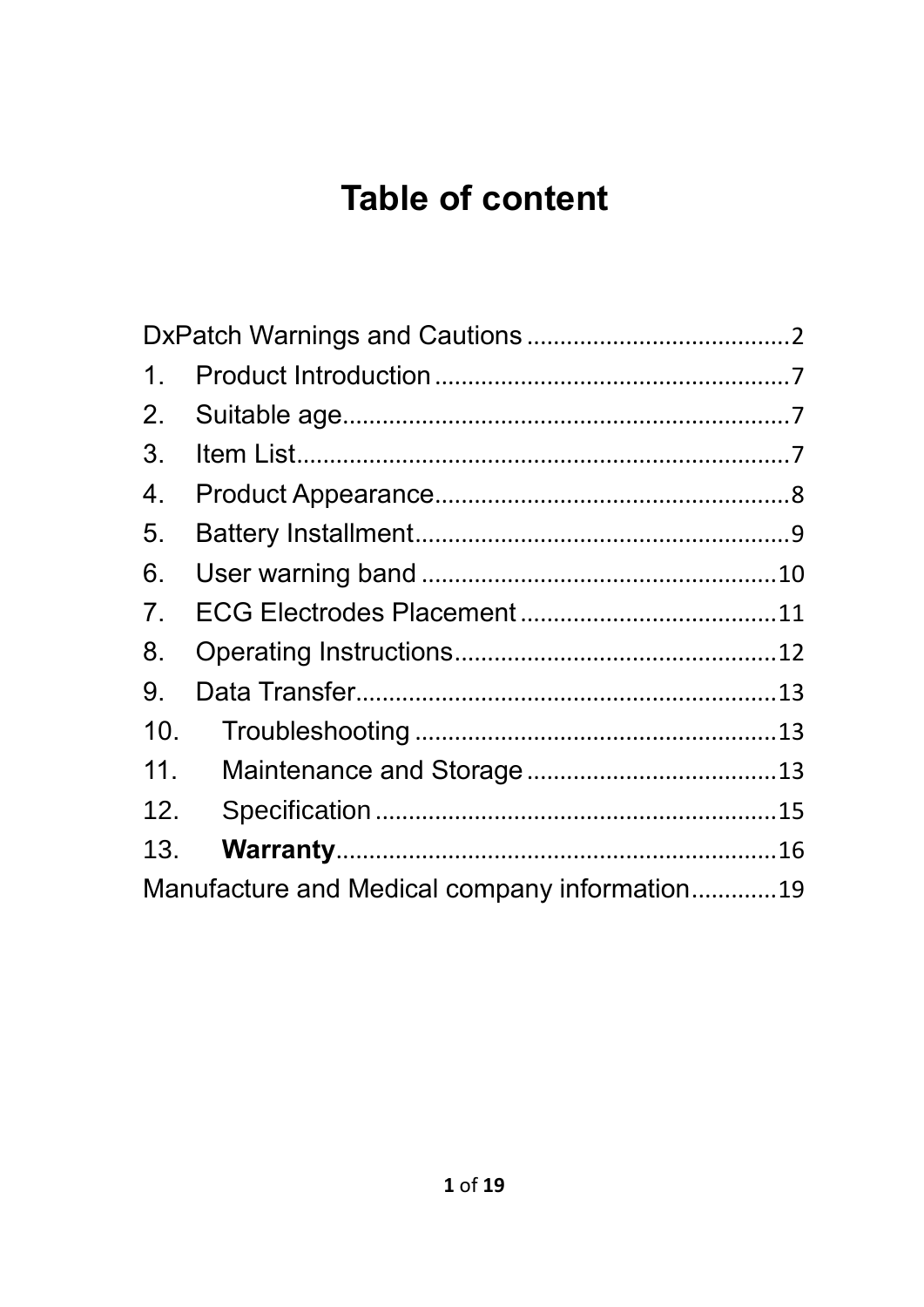The signs and their implications are as follows。

| <u><sup>/!</sup> Warning</u> | Read and follow instructions in<br>the manual before using the<br>product. |
|------------------------------|----------------------------------------------------------------------------|
| <b>A</b> Cautions            | Malfunction or error data might<br>caused by mistake.                      |
| Prohibition                  | Must be observed.                                                          |
| <b>Notice</b>                | Must follow instructions in the<br>manual.                                 |
| Disposable                   | The consumable parts can not<br>be reused.                                 |
| Recycling                    | Be recycled and not dispose to<br>trash.                                   |

<span id="page-2-0"></span>DxPatch Warnings and Cautions



#### **Warnings**

- **This product is only an accessary for patient that still requires professional technicians' and physicians' evaluation.**
- **This product can be used as the recording and analysis purpose; it detects pacemaker function; does not contain warning device.**
- **Providing self-treatment based on analysis**   $\triangle$ **result may worsen the conditions. Please consult with a physician for interpretation and analysis of the report.**
- **This product only provides parameter results. If**  $\bigwedge$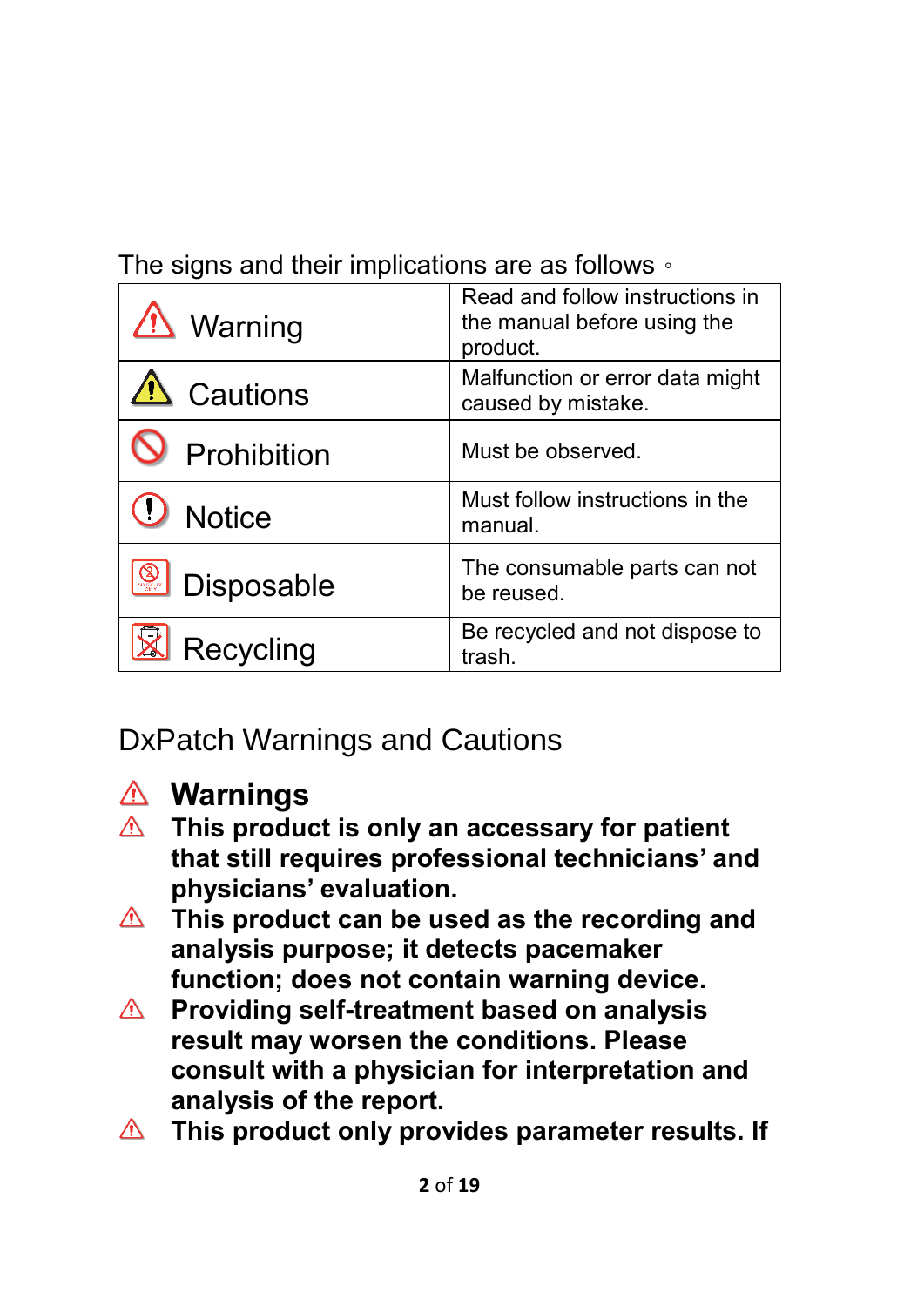**there are any discomfort during the recording, please contact your physicians.** 

- **This product cannot render the heart and help**   $\triangle$ **the symptom. If there are any discomfort during the recording, please contact your physician.**
- **Immediately consult a physician if there are any**   $\triangle$ **discomfort; if user have sensitive skin or allergic reaction to ECG electrodes.**
- **Do not use this product for emergency rescue.**   $\triangle$
- **Cautions**
- *A* Do not misuse, abuse, or drop DxPatch
- **Do not use or store the product in a harsh environment, such as direct sunlight, high temperature, near flammable materials, high vibration intensity, and strong magnetic fields.**
- **If user have implemented pacemaker, ICD, or**   $\triangle$ **other device, please do not use this product.**
- **Before use, clean the skin with either 75%**   $\triangle$ **alcohol or water to the affix location. Wait till its dry then attach to patient.**
- $\triangle$ **Ensure the skin is dry before affix the electrodes to skin.**
- $\triangle$  Do not use this product under the following **hazardous conditions:**
	- **1. During defibrillation**
	- **2. During MRI examination**
	- **3. Exposed to high electromagnetic sites**
	- **4. In high pressure environment**
- **A** Please use the specified battery for this product. **Make sure to install the battery correctly.**
- **The product comply with the IEC/EN 60601-1**  $\triangle$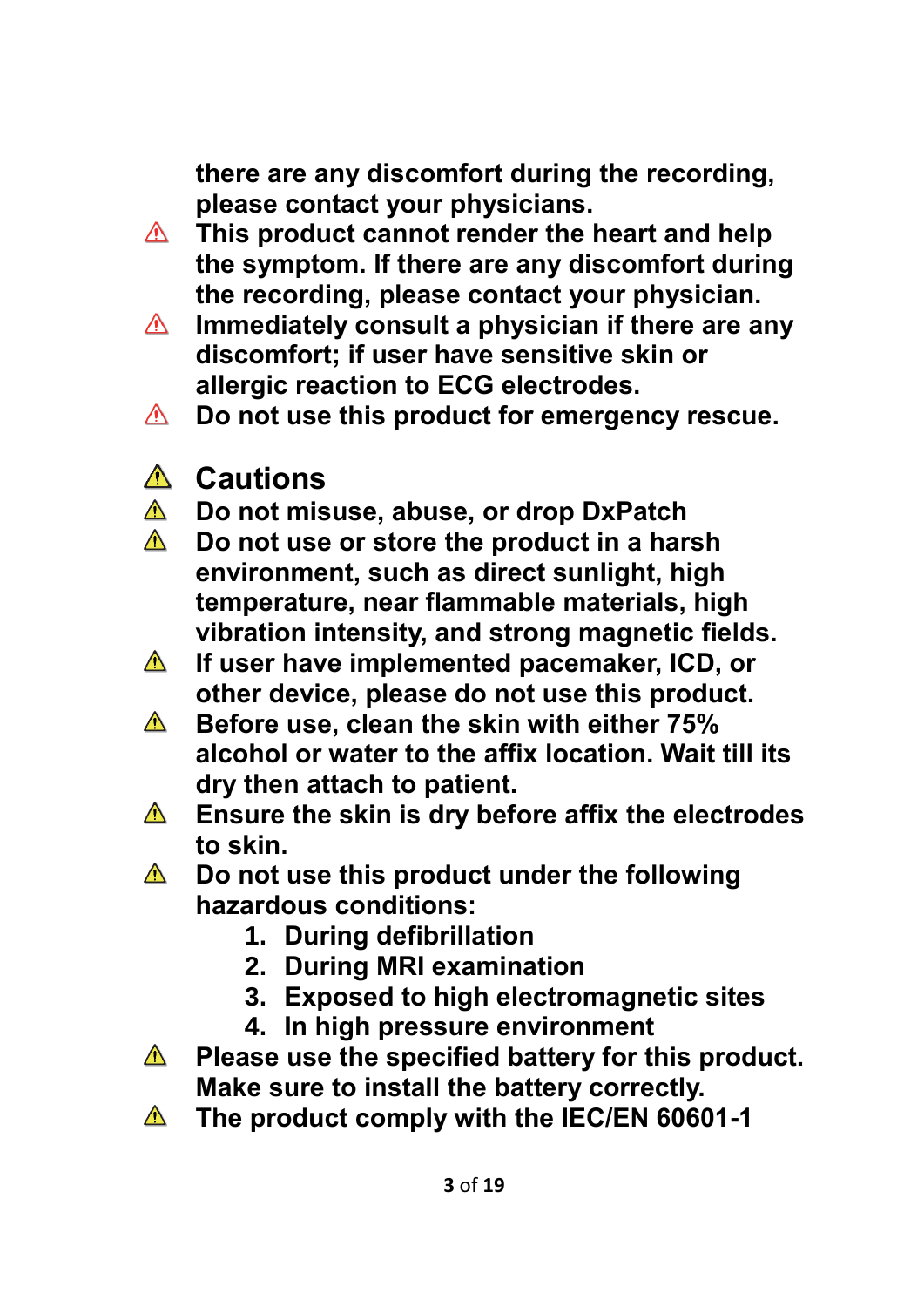**standards.** 

- $\triangle$ **Do not disassemble or modify the product.**
- $\triangle$ **This product is used for the purpose of ECG and no other measurement.**
- $\bigwedge$ **Do not take measurements through clothing**
- $\triangle$ **Do not directly immersed in water for cleaning.**
- $\triangle$ **ECG electrodes are to dispose after each use. Please discard and recycle such items in accordance with local regulation medical devices.**
- $\triangle$ **Memory card is factory built, do not substitute with a different memory card.**
- **A** Product warranty period of 3 years.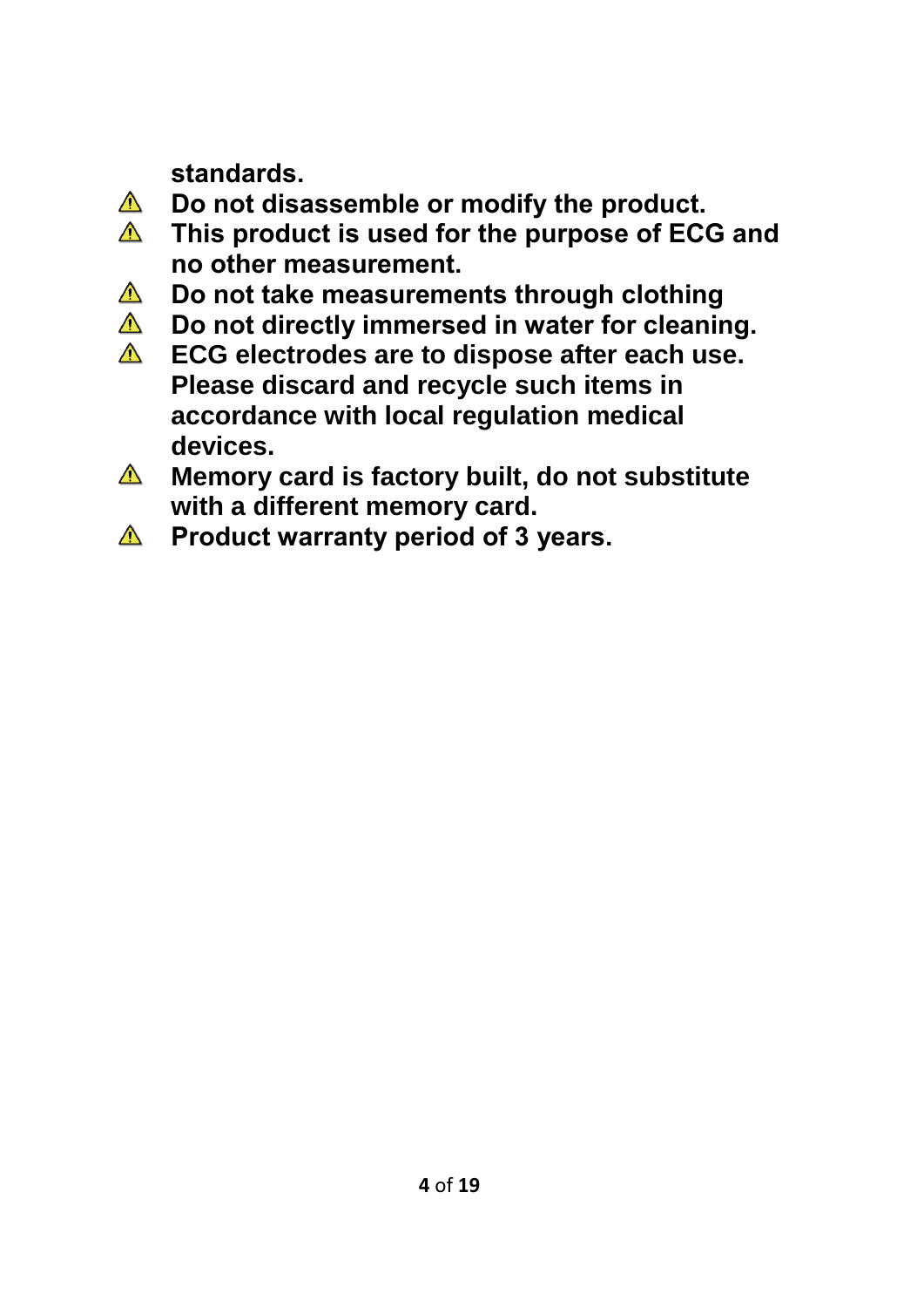## **FCC Statement:**

This device complies with part 15 of the FCC Rules. Operation is subject to the following two conditions: (1) This device may not cause harmful interference, and (2) this device must accept any interference received, including interference that may cause undesired operation.

**NOTE:** This equipment has been tested and found to comply with the limits for a Class B digital device, pursuant to part 15 of the FCC Rules. These limits are designed to provide reasonable protection against harmful interference in a residential installation. This equipment generates, uses and can radiate radio frequency energy and, if not installed and used in accordance with the instructions, may cause harmful interference to radio communications. However, there is no guarantee that interference will not occur in a particular installation.

If this equipment does cause harmful interference to radio or television reception, which can be determined by turning the equipment off and on, the user is encouraged to try to correct the interference by one or more of the following measures:

- —Reorient or relocate the receiving antenna.
- —Increase the separation between the equipment and receiver.
- —Connect the equipment into an outlet on a circuit different from that to which the receiver is connected.
- —Consult the dealer or an experienced radio/TV technician for help.

Changes or modifications not expressly approved by the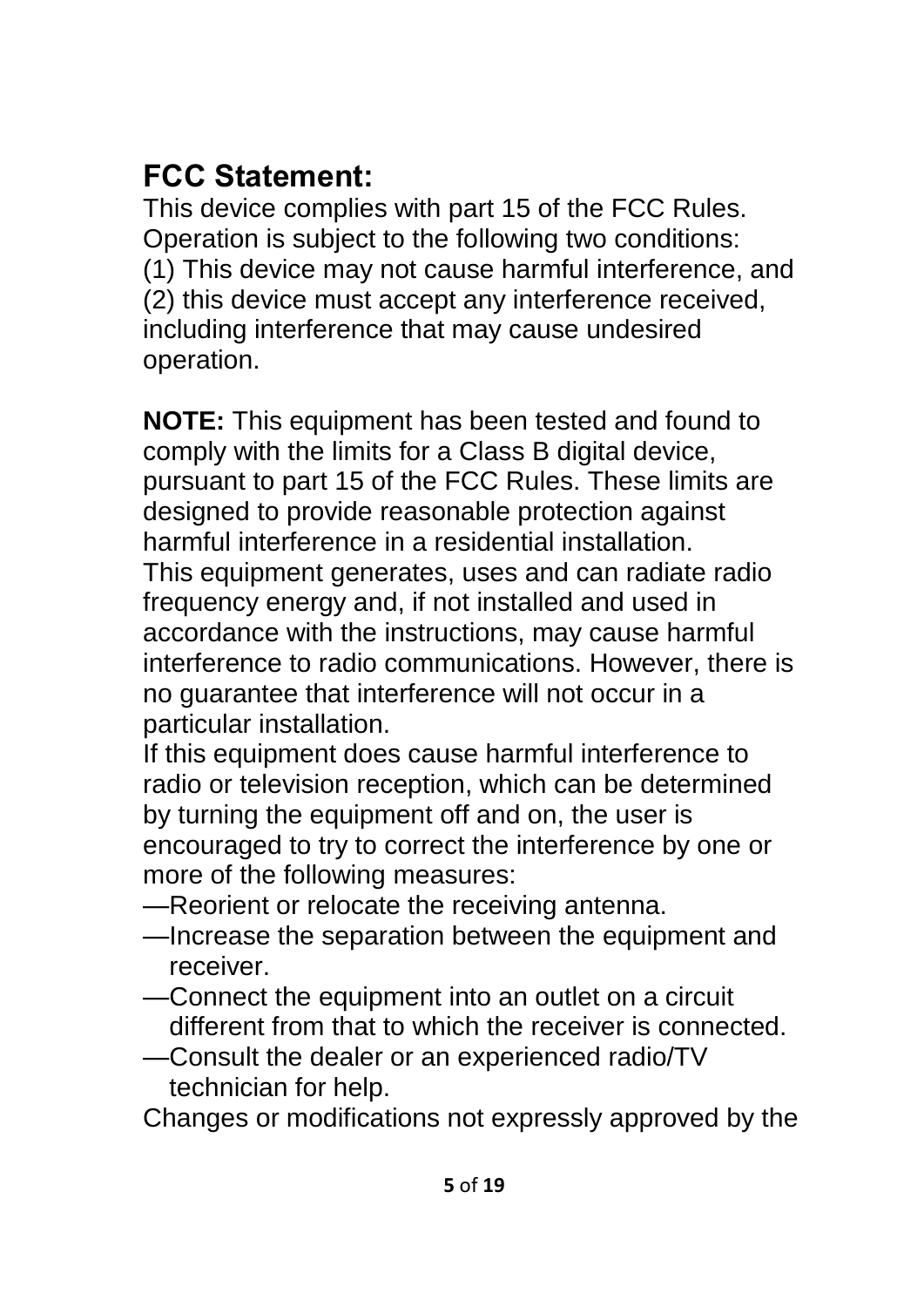party responsible for compliance could void the user's authority to operate the equipment.

## **IC Statement**

This device complies with Industry Canada licenseexempt RSS standard(s).

Operation is subject to the following two conditions:

(1) this device may not cause interference,and

(2) this device must accept any interference, including interference that may cause undesired operation of the device.

## **Taiwan requlatory information(NCC)**

- Article 12. Without permission granted by the NCC, any company, enterprise, or user is not allowed to change frequency, enhance transmitting power or alter original characteristic as well as performance to a approved low power radiofrequency devices.
- Article14. The low power radio-frequency devices shall not influence aircraft security and interfere legal communications; If found, the user shall cease operating immediately until no interference is achieved.The said legal communications means radio communications is operated in compliance with the Telecommunications Act.The low power radio-frequency devices must be susceptible with the interference from legal communications or ISM radio wave radiated devices.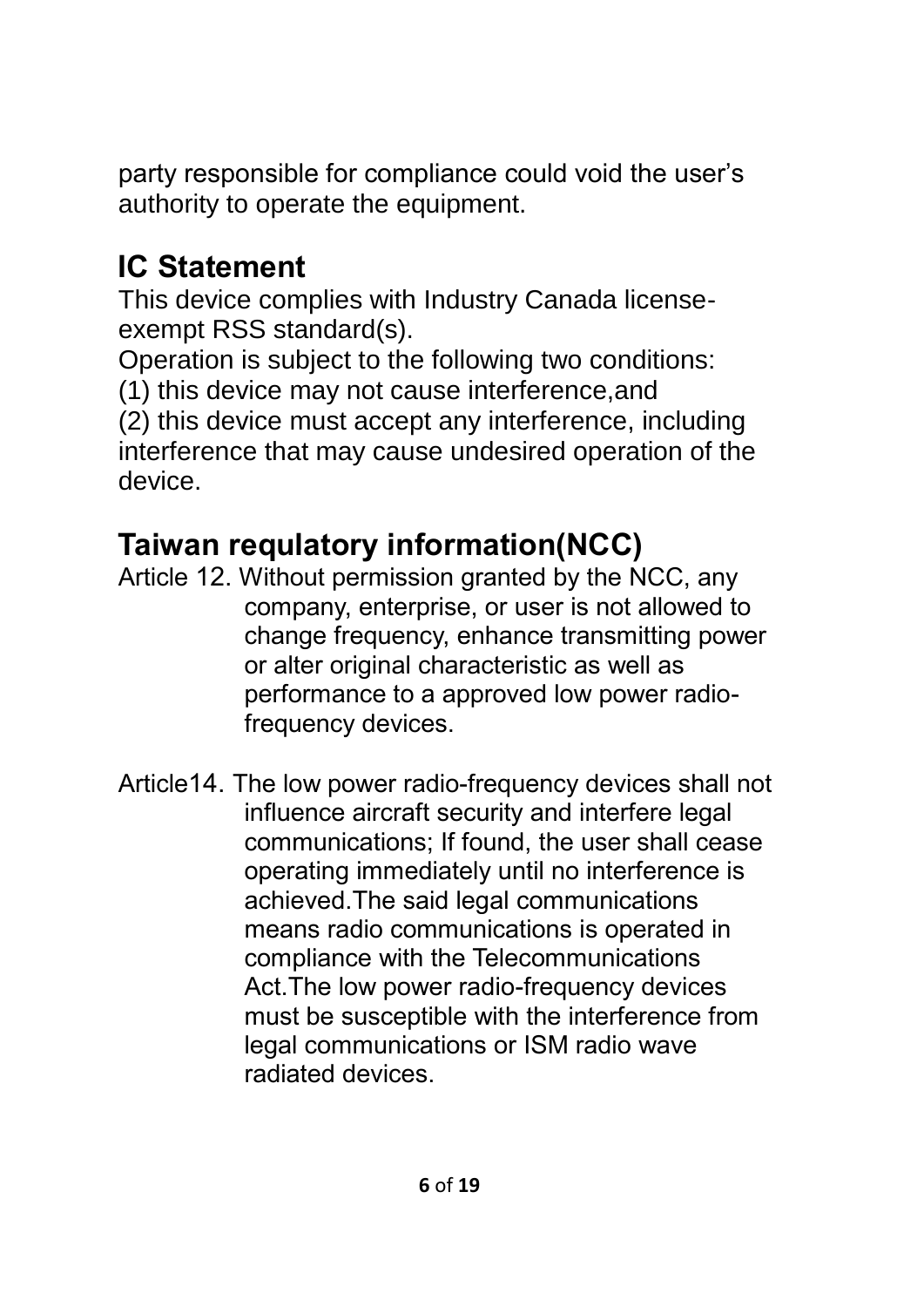<span id="page-7-0"></span>1. Product Introduction

DxPatch(Model:8ZP7), a non-invasive ECG recorder can record continuously for up to 24 hours of ECG and heart sound signals; user can transfer the data for further analysis by using the Micro-USB to upload onto the PC.

<span id="page-7-1"></span>2. Suitable age

DxPatch Electrocardiograph/Phonocardiograph recorder is a portable electrocardiogram for adults over the age of 18.

- <span id="page-7-2"></span>3. Item List
	- DxPatch Electrocardiograph/Phonocardiograph Recorder x 1
	- $\triangleright$  User Guide x 1
	- $\geq$  2 Pieces of button lithium battery (CR 2025) x 2  $\mathbb{R}^{\mathbb{D}}$
	- $\triangleright$  User warning band x 5
	- $\triangleright$  Micro-USB data cable x 1
	- $\triangleright$  Warranty card

**Note: ECG electrodes are disposable product, if necessary please contact the medical equipment store or retailers.**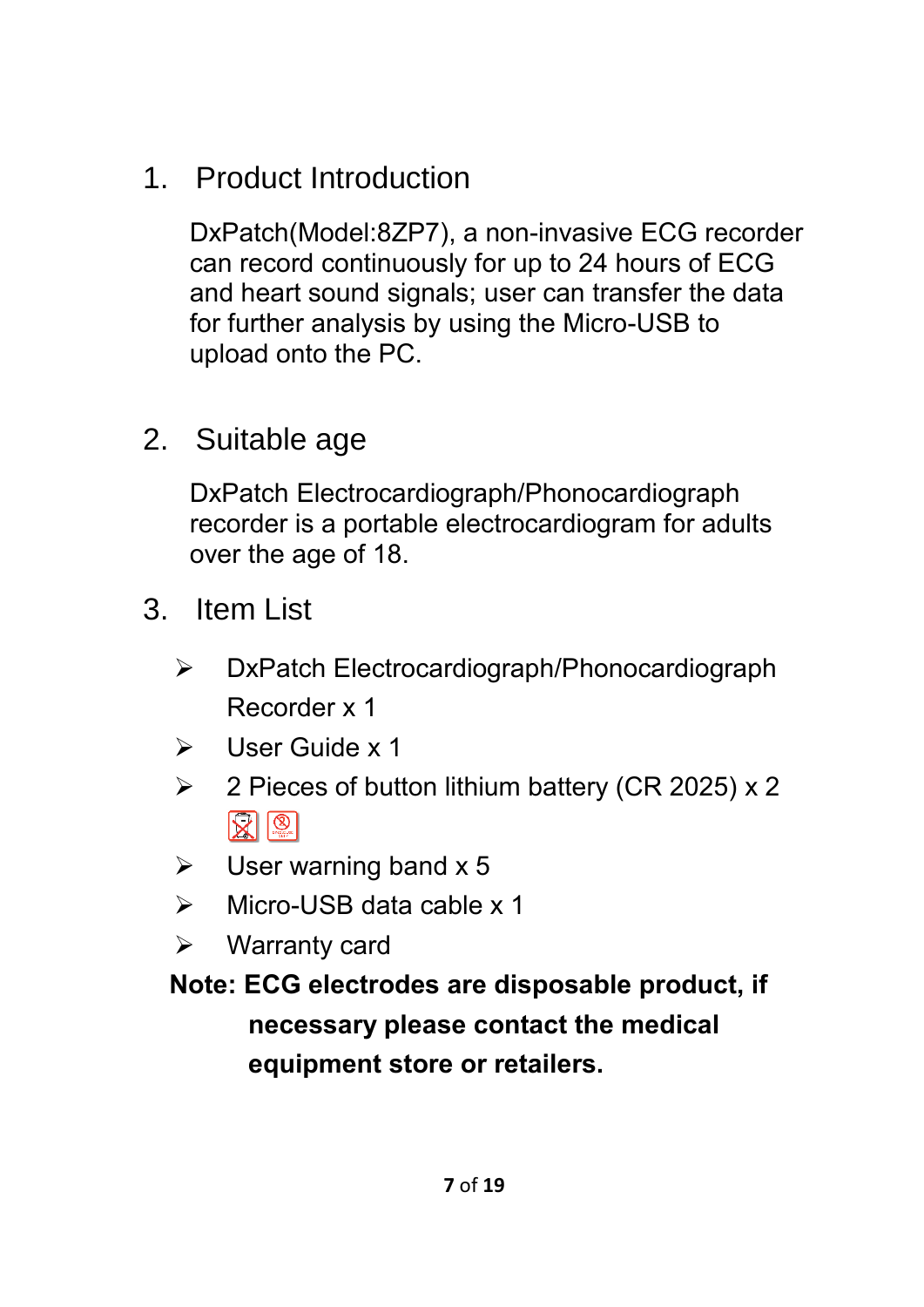### <span id="page-8-0"></span>4. Product Appearance

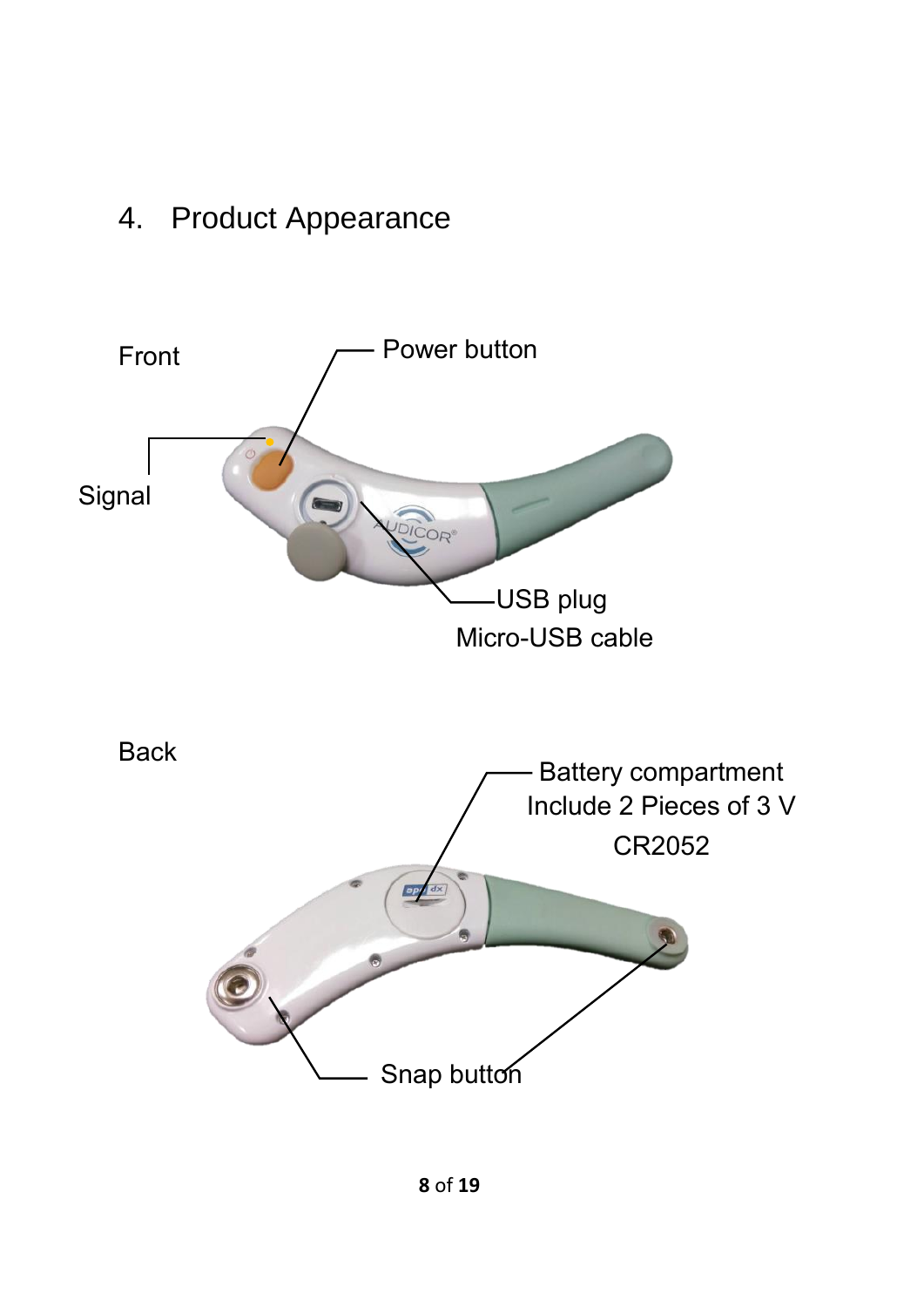### <span id="page-9-0"></span>5. Battery Installment

| 1. Remove the battery if<br>there are any.                                                                |
|-----------------------------------------------------------------------------------------------------------|
| 2. Insert 2 3-volt<br>CR2025 button lithium<br>battery with "+" facing<br>upward in the battery<br>holder |
| 3. Re-attach the battery<br>cover and check that the<br>battery compartment is<br>locked.                 |

#### **Note:**

- **Please follow the above instruction to install the battery to the product.**
- **Always replace both batteries.**
- **A** If the product won't be used for a long duration, **please remove the batteries to avoid damage to the product**
- **Do not remove the battery while it is recording; otherwise, the data file may be corrupted.**
- **Do not mix old and new batteries or mix different brand of batteries to avoid risk of damage product.**
- **All old batteries shall be recycled and not dispose**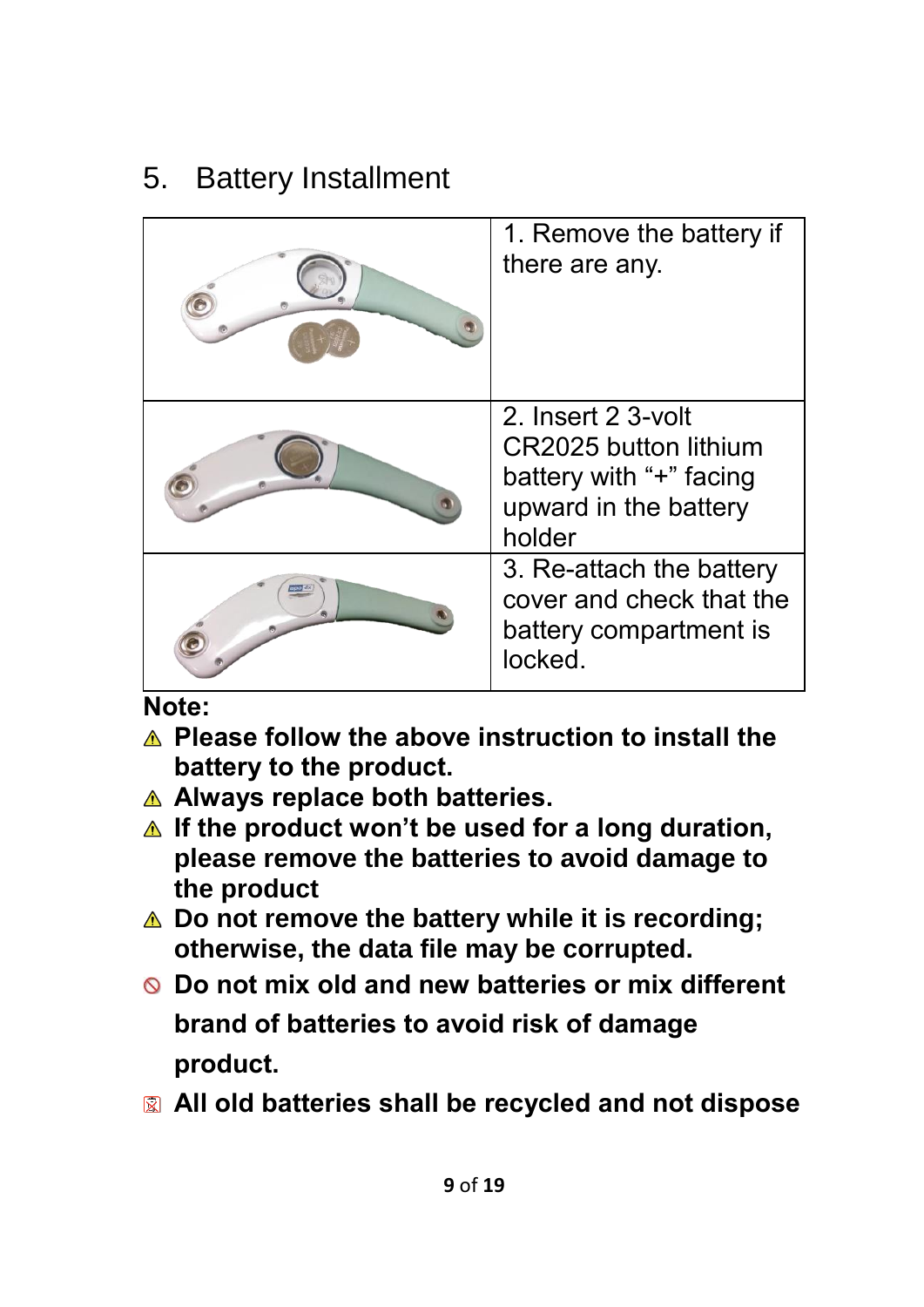#### **to trash.**

### <span id="page-10-0"></span>6. User warning band

The DxPatch package includes a user warning band which is designed to prevent the user from using the micro USB slot whilst the DxPatch is attached to the body. In accordance with the instructions the user must tie the warning band around the DxPatch before each use, otherwise the company can not provide compensation for repair of the micro USB slot or associated damage.

| User warning band  | To determine the       |
|--------------------|------------------------|
|                    | user's security is not |
| Warning<br>使田中請勿撕問 | damaged and the        |
|                    | end of sticky strap.   |
|                    | Take Write Warning     |
|                    | of User warning        |
|                    | band, Cover the        |
|                    | micro USB slot with    |
|                    | back clung, Check      |
|                    | not fall to complete.  |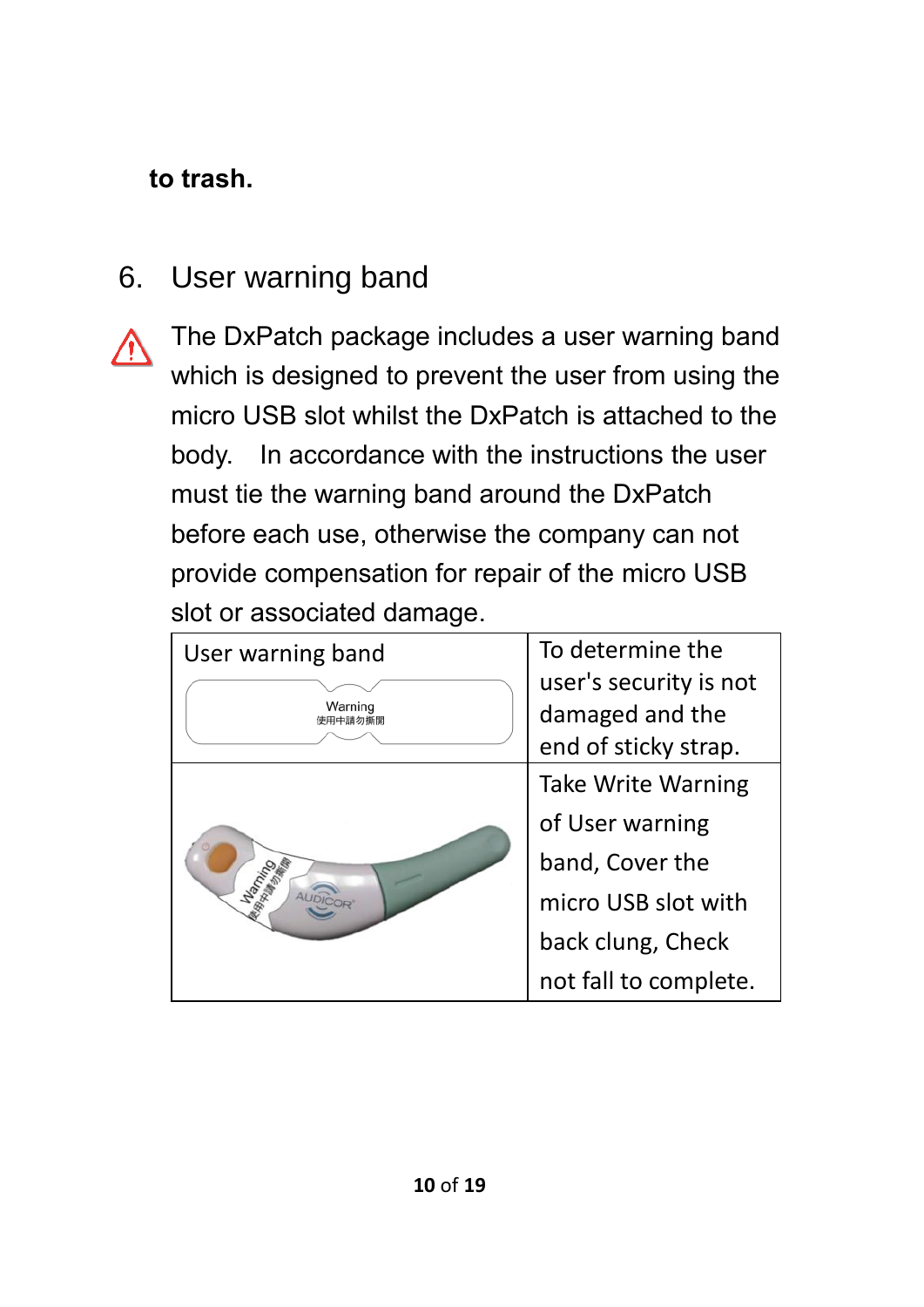## <span id="page-11-0"></span>7. ECG Electrodes Placement



Note:

- **ECG Electrodes and batteries are disposable items.**
- **R** ECG Electrodes and batteries shall be recycled and not dispose to trash.
- $\triangle$  Skin should be cleaned before affix to the body.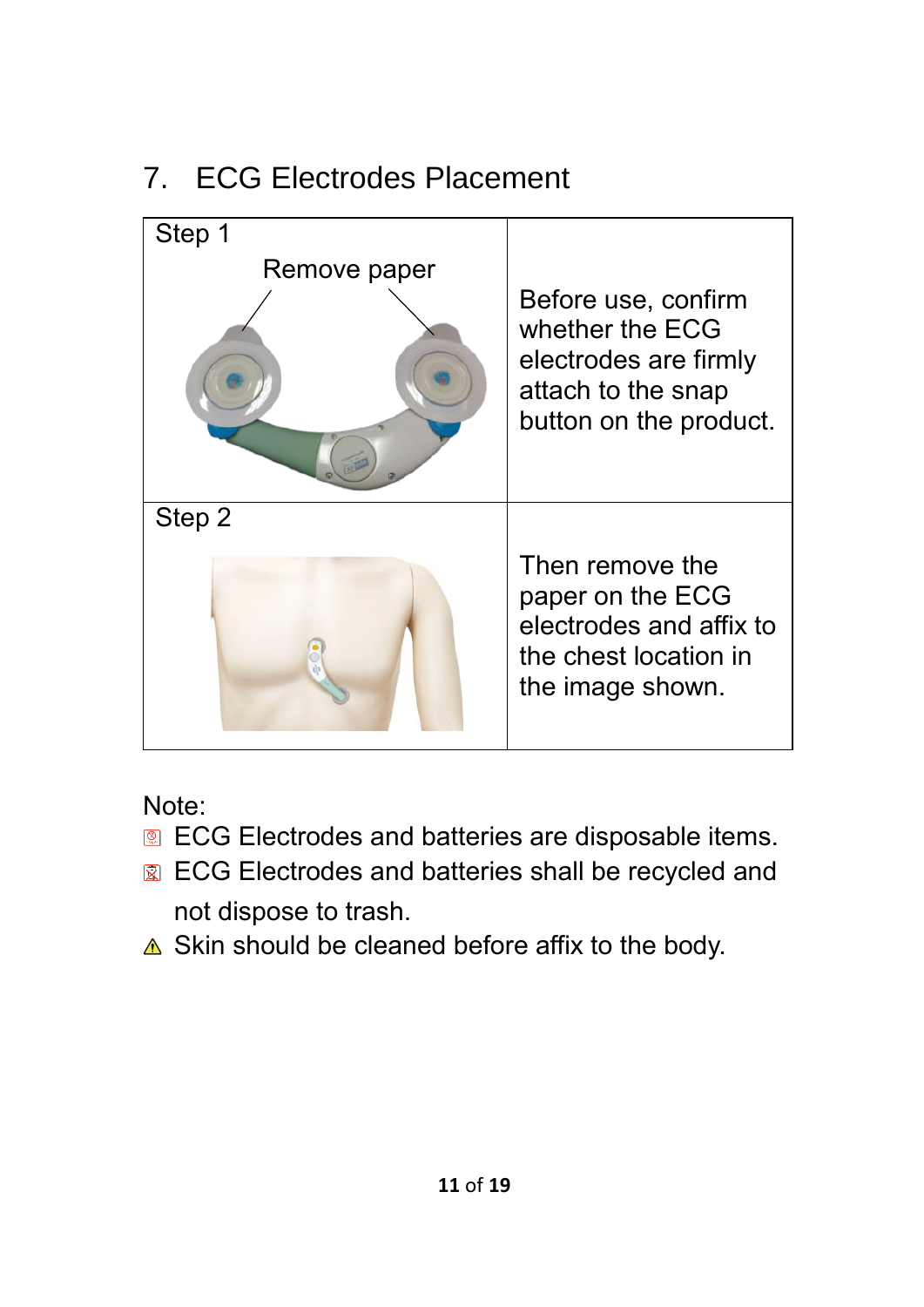## <span id="page-12-0"></span>8. Operating Instructions

Change batteries before each long term recording. User can relax and perform their daily routine normally as the recorder is capturing ECG and heart sound signals.

| Press and hold the power<br>button for 5 seconds to turn<br>on the product.                   |
|-----------------------------------------------------------------------------------------------|
| Once the signal starts to blink<br>orange light, it indicates that it<br>has begun recording. |

#### Turning off the product

| To turn off the DxPatch      |
|------------------------------|
| recorder, press and hold the |
| power button until the power |
| signal light disappears.     |
|                              |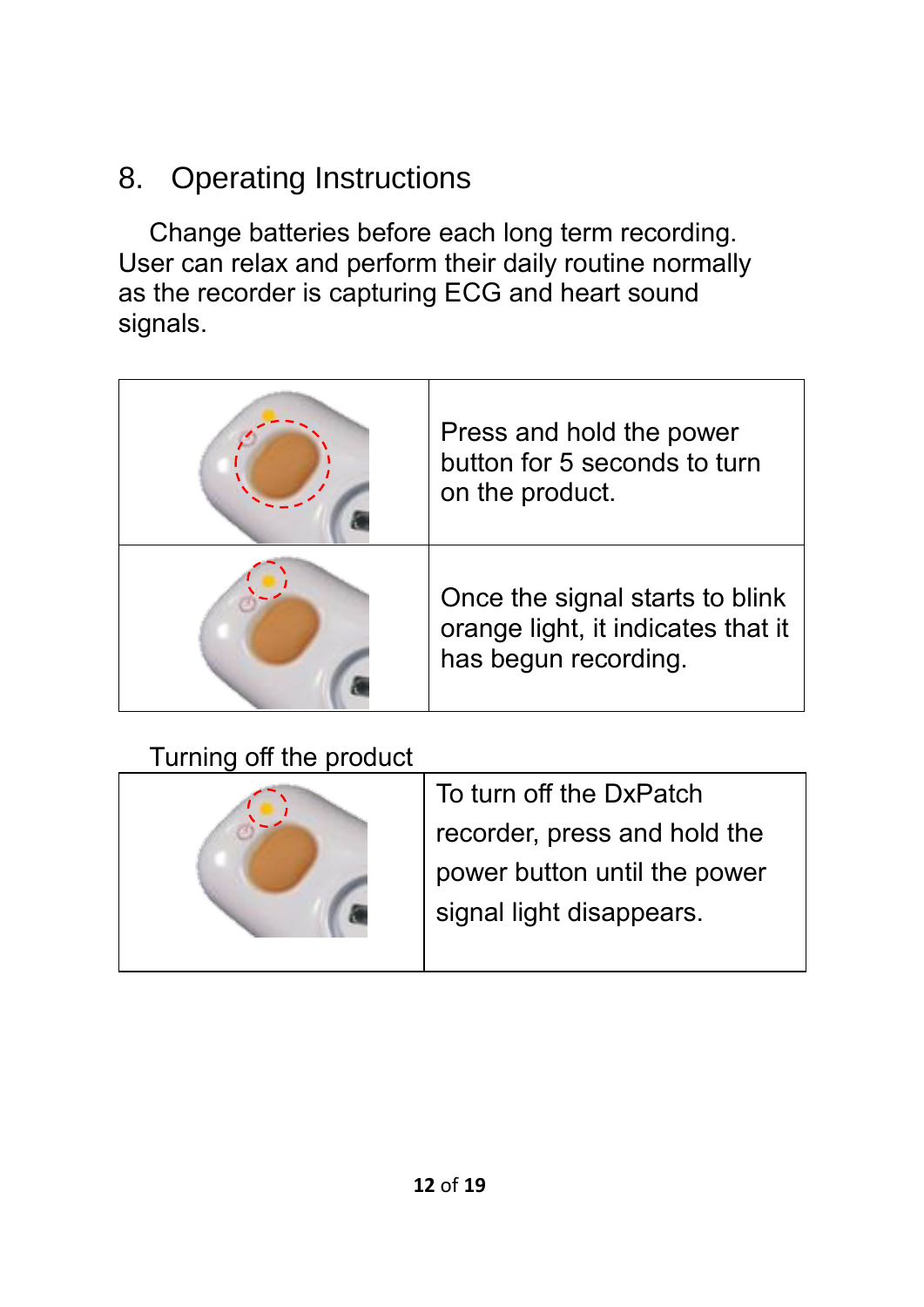## <span id="page-13-0"></span>9. Data Transfer



Use Micro-USB cable to connect from DxPatch (shown in image) to the PC to begin data transferring.

## <span id="page-13-1"></span>10. Troubleshooting

| Issue        | Causes          | Suggest method      |
|--------------|-----------------|---------------------|
| Unable to    | Low battery     | Follow the "battery |
| turn on the  |                 | installment"        |
| product      |                 | instruction         |
|              | Install battery | Follow the "battery |
|              | incorrectly     | installment"        |
|              |                 | instruction         |
|              | Damage to the   | Contact your local  |
|              | product         | dealer              |
| Problem      |                 | Contact your local  |
| occur not    |                 | dealer              |
| listed above |                 |                     |

#### <span id="page-13-2"></span>11. Maintenance and Storage

- $\triangleright$  Maintenance
	- (1) Before use, clean the skin with either 75% alcohol or water to the affix location. Wait till its dry then attach to patient.
	- (2) Do not use alcohol or detergent to clean the product.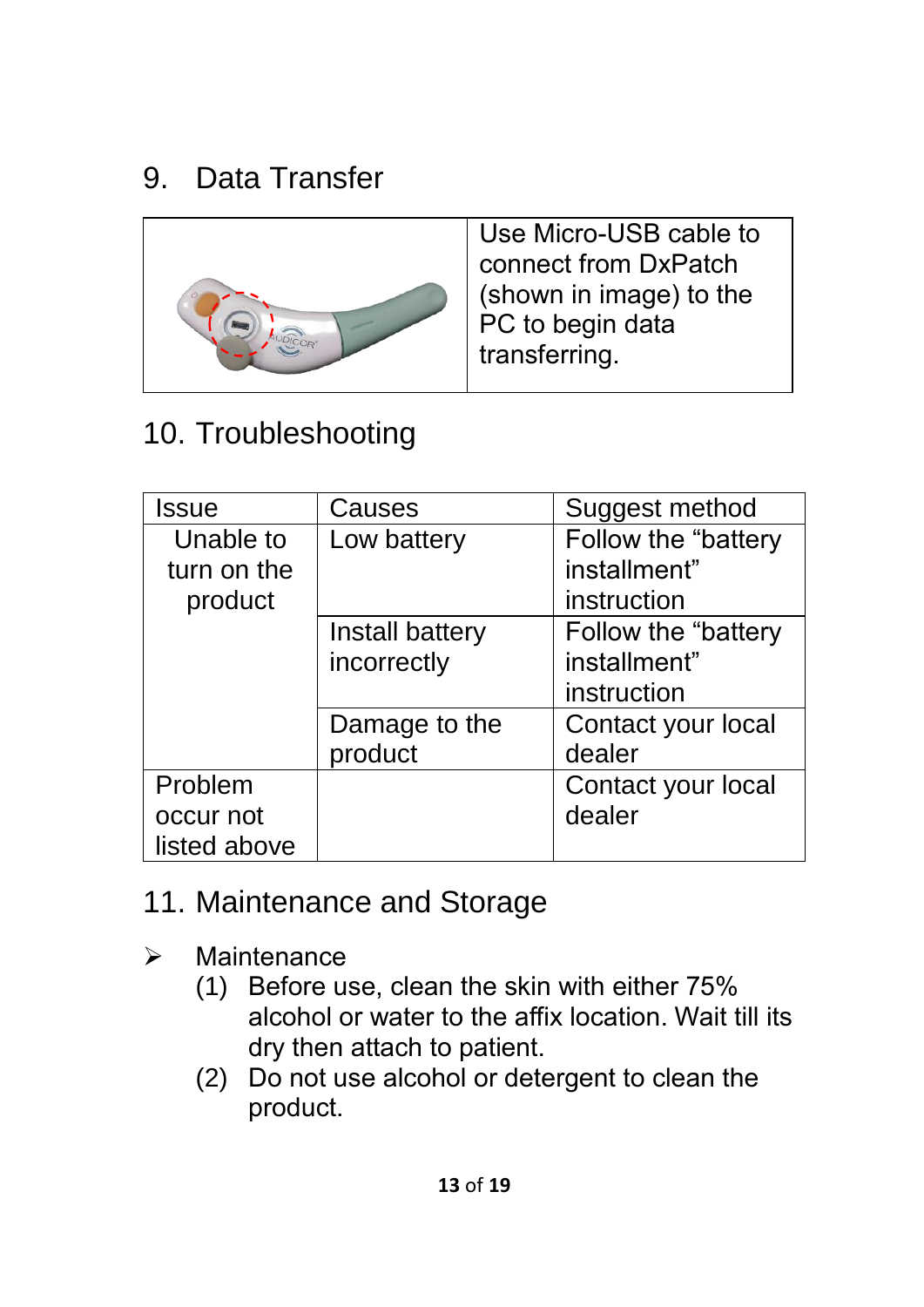- (3) Do not disassemble or modify the product. If there are any maintenance problems, please contact authorized personnel.
- (4) Do not bath, swim, or engage in any other activities that involves immersing the product.
- (5) Do not let product come in contact with any sort of detergent liquid.
- (6) Do not undergo autoclave.
- (7) Product does not need recalibration after each use.
- (8) Do not place the product directly under the sunlight.
- $\triangleright$  Storage
	- (1) This product is waterproof rating of IP55, it can be used in the shower condition but do not immersed the product directly in water.
	- (2) Keep this product out of reach of children.
	- (3) Keep the product in the environment of the proposed specification.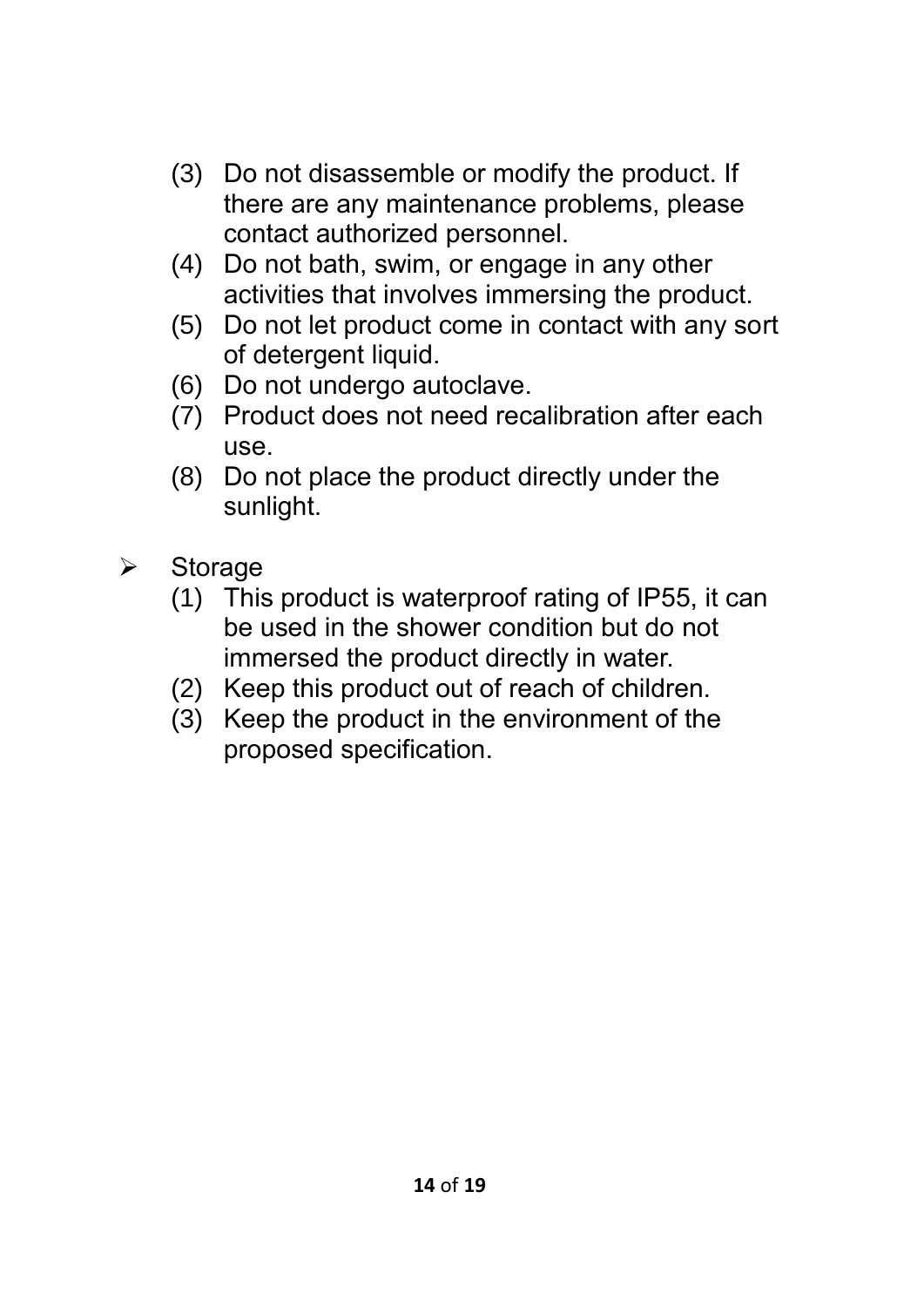# <span id="page-15-0"></span>12. Specification

| <b>ITEMS</b>                              | <b>SPECIFICATION</b>                         |
|-------------------------------------------|----------------------------------------------|
| <b>HEART RATE RANGE</b>                   | 30-230 bpm                                   |
| <b>ECG CHANNEL</b>                        | <b>SINGLE LEAD</b>                           |
| <b>SOUND SIGNAL</b>                       | 11Hz 至 155Hz                                 |
| <b>BATTERY</b>                            | 3V CR2025 BUTTON<br><b>LITHIUM BATTERY</b>   |
| <b>ANALOG/DIGITAL</b><br><b>CONVERTER</b> | 12 bit                                       |
| <b>FREQUENCY</b>                          | 500Hz                                        |
| <b>RECORDING</b><br><b>DURATION</b>       | 24 hours                                     |
| MEASUREMENT (cm)<br>$(L)$ x $(W)$ x $(H)$ | 15 x 2x 0.5                                  |
| <b>WEIGHT</b>                             | 43g (Battery included)                       |
| <b>STORAGE</b><br><b>TEMPERATURE</b>      | -10 $\degree$ C~55 $\degree$ C               |
| <b>TRANSPORT</b><br><b>TEMPERATURE</b>    | 20°C~50°C                                    |
| <b>OPERATING</b><br><b>TEMPERATURE</b>    | $0^{\circ}$ C~45 $^{\circ}$ C                |
| <b>HUMIDITY</b>                           | $10\%$ ~95                                   |
| <b>RECORDING</b><br><b>TRANSMISSION</b>   | 2.4 GHz Wireless<br>Transmission / Micro-USB |
| <b>WATERPROOF</b><br><b>RATING</b>        | <b>IP55</b>                                  |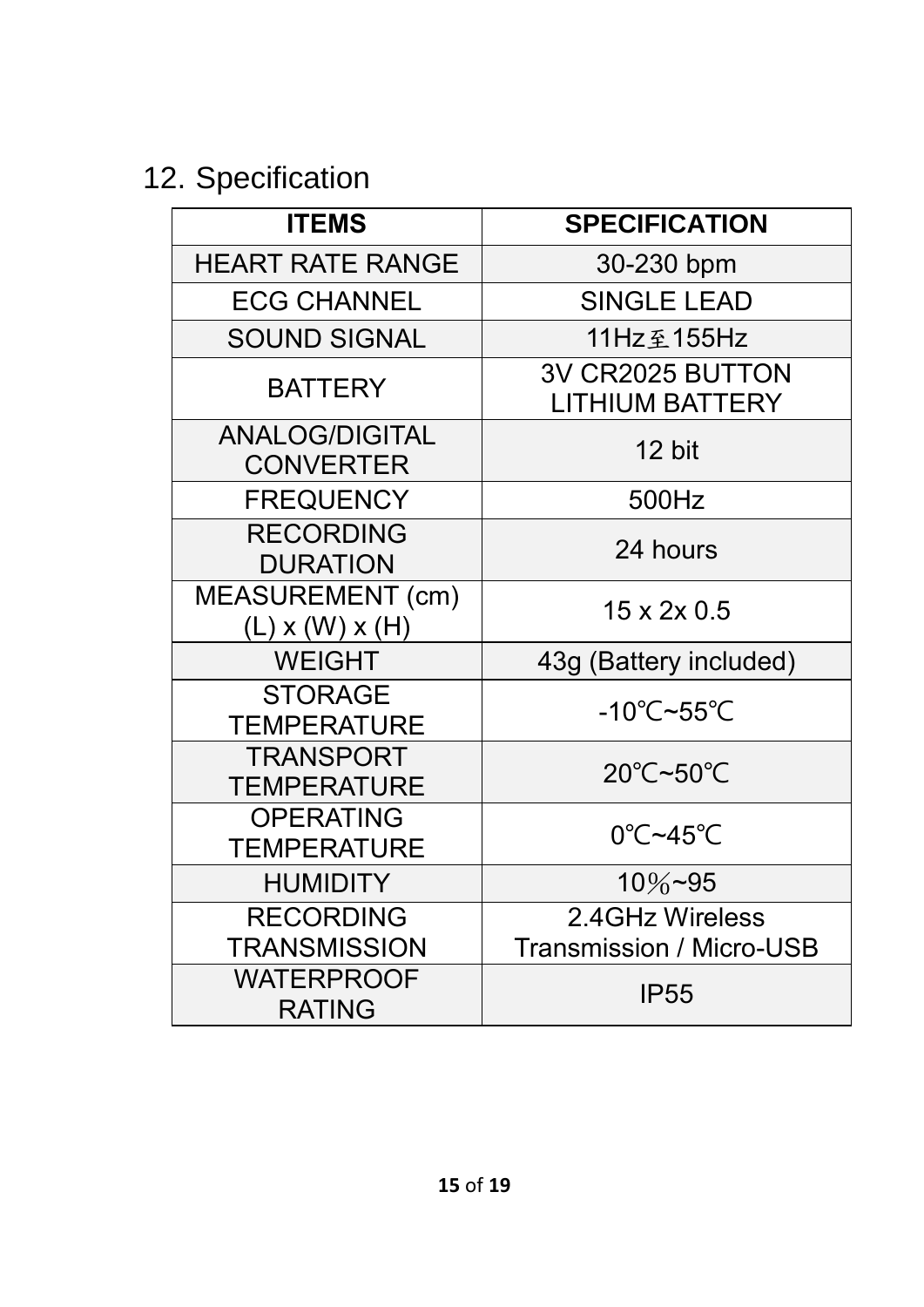## <span id="page-16-0"></span>13. **Warranty**

Dear user

Thank you for purchasing the Holter recorder product. By using this product you are able to record and monitor for a long duration of physiological signals. If you have any concern, please contact your local dealer. This product provides the following warranty:

- 1. The product warranty period is under the normal use of the product, for three years from the date of the purchase; if you cannot provide invoices or other supporting documents to verify the date of the purchase, it is one year from the date of the factory.
- (1) According to Article 19 of the Consumer Protection Law, mail order takes seven business days to arrive. If returning the merchandise, it must be in new, undamaged condition, and complete packaging the product. After returning merchandise, consumers need to get in touch with the local dealer.
- (2) If repair is required, please return the original package. The company does not provide warranty for damage to the product during transit.
- (3) If not cause by human factors to deform the product, hardening, or cannot turn on the device. The product can be exchange for a new one or return the product.
- (4) Non-warranty coverage discalimers:
	- i. Product was damaged due to earthquake or flood.
	- ii. Product was damaged due to human error.
	- iii.Product was damaged due to improper dismantling the product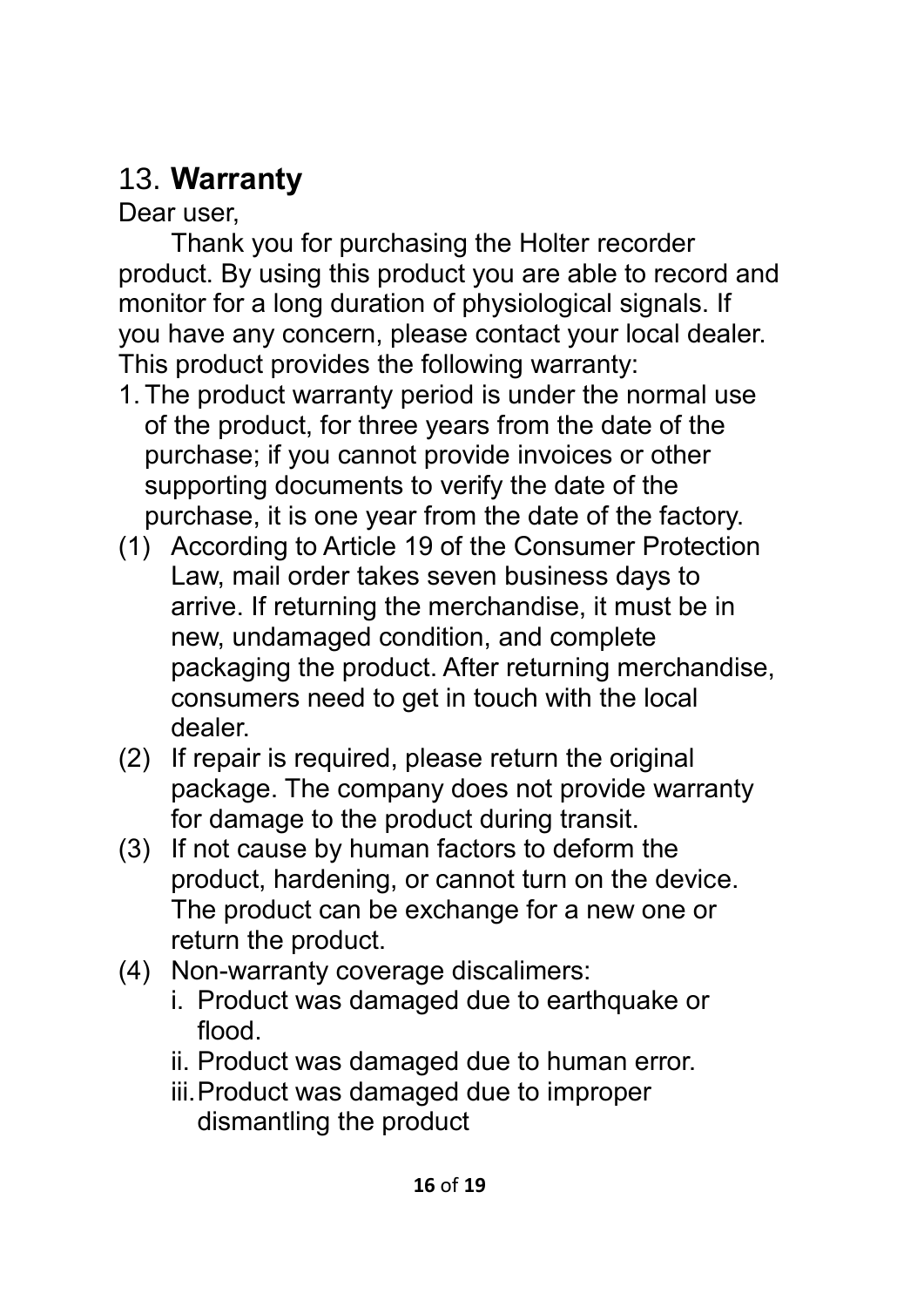- iv.Product was damaged due to improper usage. Non-defective product due to the factors of warranty coverage will depend on the company's maintenance standards fee.
- (5) Return policies
	- i. When returning the product, please contact the customer service in advance and the reason for returning the product.
	- ii. Returning the merchandise, they shall be in nondamaged and in good shape along with all of the items included with the product such as box, brochures, invoices, and shipping time of the original. Once the company personnel receives the product and check in is complete, then will begin the returning process.
- (6) New Replacement:
	- i. Defective product is returned (not due to human error), a new replacement will be provided within seven business days. It will only provide the replacement of the same product.
	- ii. If the product was caused by human error or incomplete in return of the product, the product will be disposed.

(7) Return Note:

The product shall be packaged with all of other items that comes with it. The invoice shall be returned with the product. Return will be invalid if invoice is not included during return. Company ID shall be used during returning process.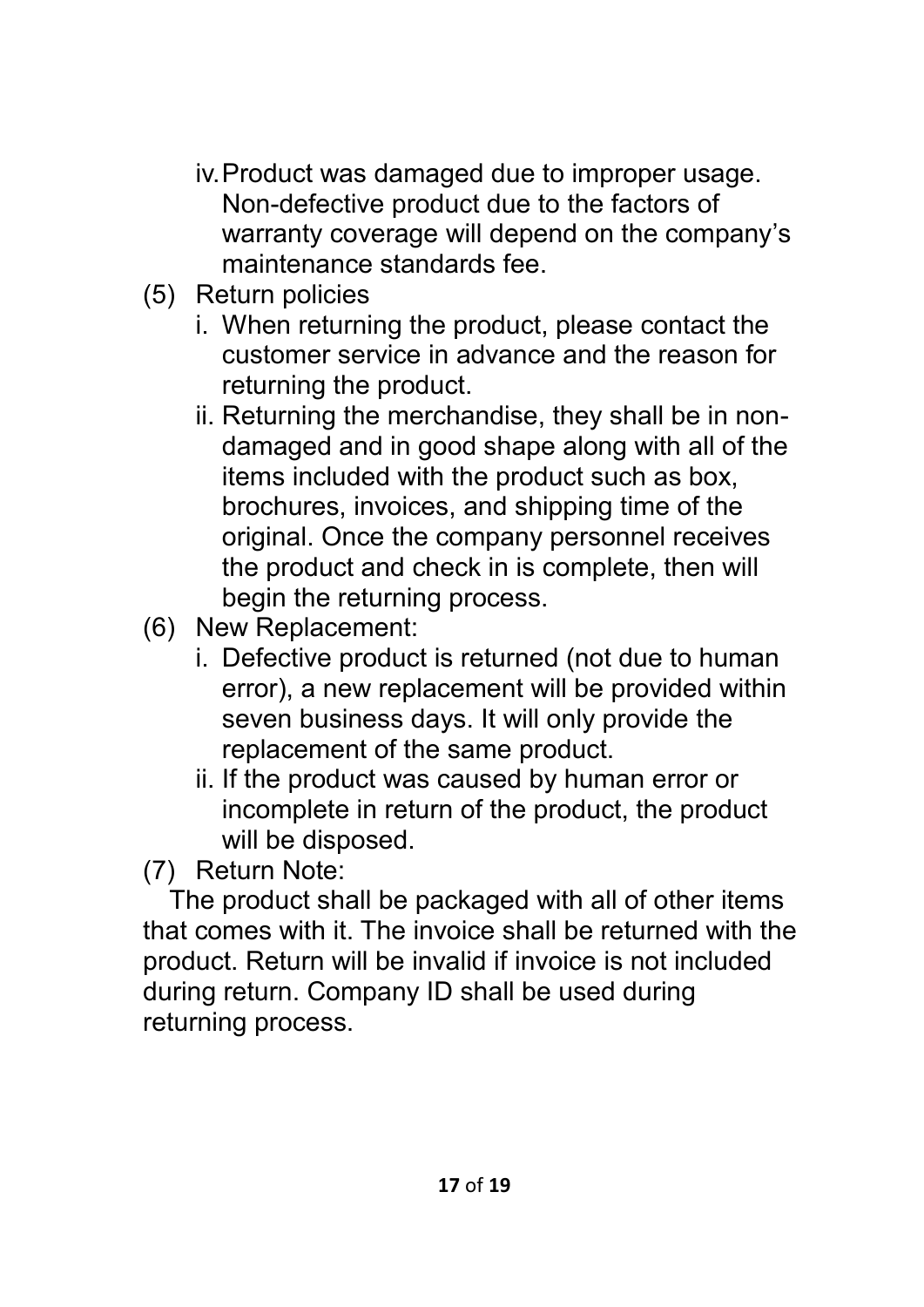# **Appendix**

| DxPatch Electrocardiograph/<br>Company Stamp<br>Phonocardiograph Recorder<br>87P7<br>Model No: Note that the Model Note that the Model Service of the Model Service of the Model Service of the Model Service of the Model Service of the Model Service of the Model Service of the Model Service of the Model Serv<br>Name: when the control of the control of the control of the control of the control of the control of the control of the control of the control of the control of the control of the control of the control of the control of t<br>Company(Business only):<br>Sex: Age: Phone: - Cell Phone: -<br>Purchase Date:<br>E-mail:<br>The warranty card is subject to the sales agents or the company<br>1.<br>stamp and fill in the dates is not effective.<br>The warranty coverage only the device; consumable parts, such<br>2.<br>as electrode, battery, SD card, transmission lines and other<br>accessories and supplies neither within the scope of warranty.<br>We grant 3 years service since the date of delivery.<br>3.<br>4.<br>Malfunctioned/damaged caused by accident, abuse, misuse,<br>liquid contact, fire, earthquake or other external cause, will be<br>charged the costs even within warranty period.<br>5.<br>Under following conditions, you will be charged for the costs.<br>* Damages caused by service performed by anyone who is not<br>representative of ApoDx.<br>* Out of the warranty period.<br>*Warranty card obliterated or copied.<br>Warranty card is not be replaced if lost, please keep it in a safe<br>6. | <b>Warranty Card</b> |  |
|---------------------------------------------------------------------------------------------------------------------------------------------------------------------------------------------------------------------------------------------------------------------------------------------------------------------------------------------------------------------------------------------------------------------------------------------------------------------------------------------------------------------------------------------------------------------------------------------------------------------------------------------------------------------------------------------------------------------------------------------------------------------------------------------------------------------------------------------------------------------------------------------------------------------------------------------------------------------------------------------------------------------------------------------------------------------------------------------------------------------------------------------------------------------------------------------------------------------------------------------------------------------------------------------------------------------------------------------------------------------------------------------------------------------------------------------------------------------------------------------------------------------------------------------------------------------|----------------------|--|
|                                                                                                                                                                                                                                                                                                                                                                                                                                                                                                                                                                                                                                                                                                                                                                                                                                                                                                                                                                                                                                                                                                                                                                                                                                                                                                                                                                                                                                                                                                                                                                     |                      |  |
|                                                                                                                                                                                                                                                                                                                                                                                                                                                                                                                                                                                                                                                                                                                                                                                                                                                                                                                                                                                                                                                                                                                                                                                                                                                                                                                                                                                                                                                                                                                                                                     |                      |  |
|                                                                                                                                                                                                                                                                                                                                                                                                                                                                                                                                                                                                                                                                                                                                                                                                                                                                                                                                                                                                                                                                                                                                                                                                                                                                                                                                                                                                                                                                                                                                                                     |                      |  |
| Health Department Medical device system No. XXXXX.<br>7.                                                                                                                                                                                                                                                                                                                                                                                                                                                                                                                                                                                                                                                                                                                                                                                                                                                                                                                                                                                                                                                                                                                                                                                                                                                                                                                                                                                                                                                                                                            | place.               |  |